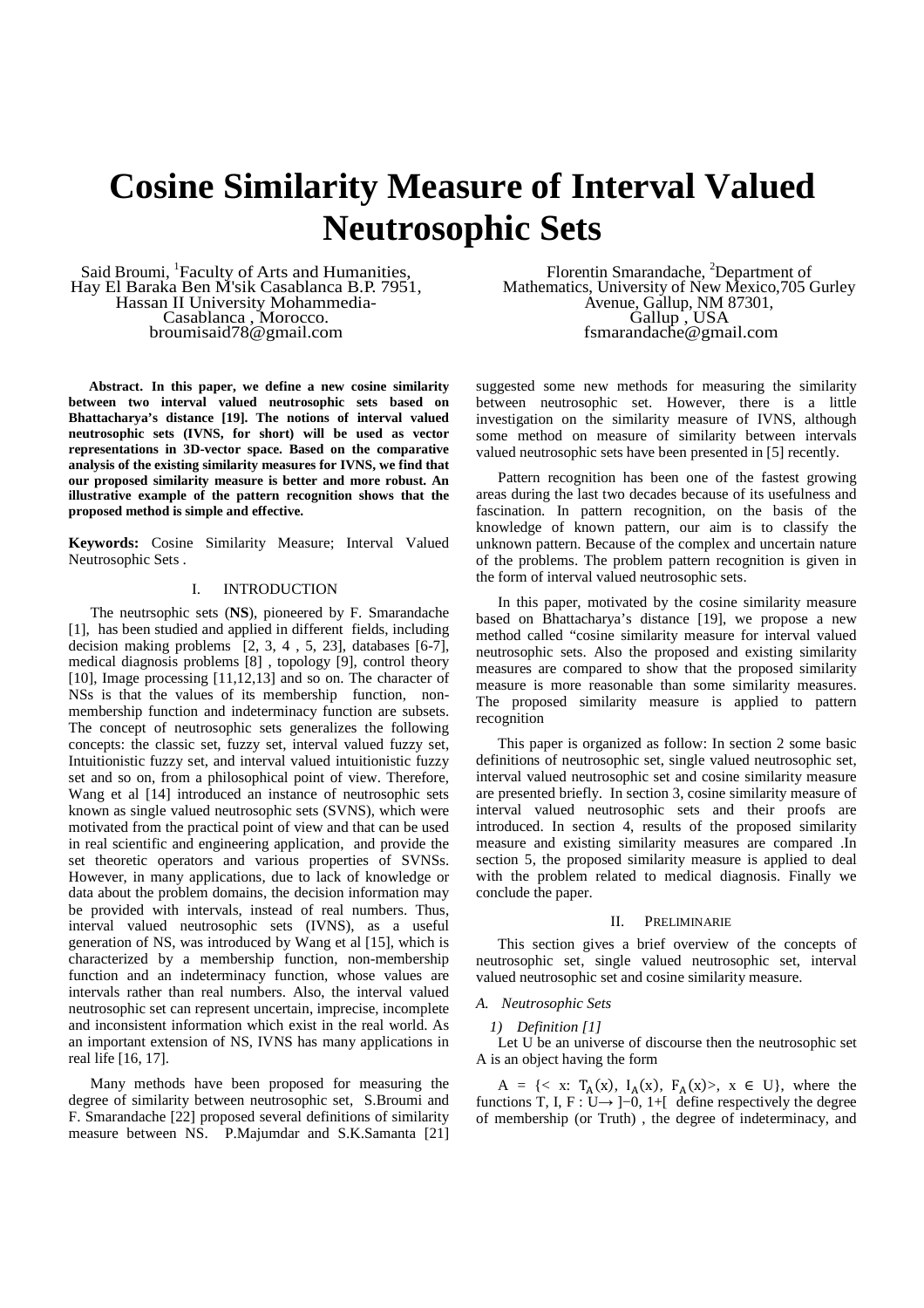the degree of non-membership (or Falsehood) of the element x ∈ U to the set A with the condition.

$$
U = T_A(x) + I_A(x) + F_A(x) \leq 3^+.
$$
 (1)

From philosophical point of view, the neutrosophic set takes the value from real standard or non-standard subsets of ]<sup> $-0$ </sup>, 1<sup>+</sup>[. So instead of]  $-0$ , 1<sup>+</sup>[ we need to take the interval [0, 1] for technical applications, because ]<sup>-0</sup>, 1<sup>+</sup>[will be difficult to apply in the real applications such as in scientific and engineering problems.

For two NS, 
$$
A_{NS} = \{ \langle x, T_A(x), I_A(x), F_A(x) \rangle \mid x \in X \}
$$

And  $B_{NS} = \{ \langle x, T_B(x), I_B(x), F_B(x) \rangle \mid x \in X \}$  the two relations are defined as follows:

(1)  $A_{NS} \subseteq B_{NS}$  If and only if  $T_A(x) \leq T_B(x)$ ,  $I_A(x)$  $\geq I_B(x)$ ,  $F_A(x) \geq F_B(x)$ 

(2)  $A_{NS} = B_{NS}$  if and only if,  $T_A(x)=T_B(x)$ ,  $I_A(x) = I_B(x)$ ,  $F_A(x) = F_B(x)$ 

#### *B. Single Valued Neutrosophic Sets*

*1) Definition [14]* 

Let  $X$  be a space of points (objects) with generic elements in X denoted by x. An SVNS A in X is characterized by a truth-membership function  $T_A(x)$ , an indeterminacymembership function  $I_A(x)$ , and a falsity-membership function  $F_A(x)$ , for each point x in X,  $T_A(x)$ ,  $I_A(x)$ ,  $F_A(x) \in [0, 1]$ .

When X is continuous, an SVNS A can be written as

$$
A = \int_X \frac{}{x}, x \in X.
$$
 (2)

When X is discrete, an SVNS A can be written as

$$
A = \sum_{i=1}^{n} \frac{\langle \mathcal{T}_A(x_i), I_A(x_i), F_A(x_i) \rangle}{x_i}, x_i \in X
$$
 (3)

For two SVNS,  $A_{SVNS} = \{ \langle x, T_A(x), I_A(x), F_A(x) \rangle \mid x \in X \}$ 

And  $B_{SVNS} = \{ \langle x, T_B(x), I_B(x), F_B(x) \rangle \mid x \in X \}$  the two relations are defined as follows:

 $(1) A_{SVNS} \subseteq B_{SVNS}$  if and only if  $T_A(x) \leq T_B(x)$ ,  $I_A(x)$  $\geq I_B(x), F_A(x) \geq F_B(x)$ 

(2)  $A_{SVNS} = B_{SVNS}$  if and only if,  $T_A(x) = T_B(x)$ ,  $I_A(x)$  $=I_B(x)$ ,  $F_A(x) = F_B(x)$  for any  $x \in X$ .

# *C. Interval Valued Neutrosophic Sets*

#### *1) Definition [15]*

Let X be a space of points (objects) with generic elements in X denoted by x. An interval valued neutrosophic set (for short IVNS) A in X is characterized by truth-membership function  $T_A(x)$ , indeteminacy-membership function  $I_A(x)$  and falsitymembership function  $F_A(x)$ . For each point x in X, we have that  $T_A(x)$ ,  $I_A(x)$ ,  $F_A(x) \in [0, 1]$ .

For two IVNS,  $A_{IVNS} = \{ \langle x, [T_A^L(x), T_A^U(x)] \rangle, \}$  $[F_{A}^{L}(x), F_{A}^{U}(x)]$ ,  $[I_{A}^{L}(x), I_{A}^{U}(x)] > | x \in X$ 

And 
$$
B_{IVNS}
$$
 = {

 $[T_B^L(x), T_B^U(x)]$ ,  $[F_B^L(x), F_B^U(x)]$ ,  $[I_B^L(x), I_B^U(x)] > | x \in X$  the two relations are defined as follows:

(1)  $A_{IVNS} \subseteq B_{IVNS}$  if and only if  $T_A^L(x) \subseteq T_B^L(x)$ ,  $T_A^U(x)$  $\leq T_{B}^{U}(x)$ ,  $I_{A}^{L}(x) \geq I_{B}^{L}(x)$ ,  $I_{A}^{U}(x) \geq I_{B}^{U}(x)$ ,  $F_{A}^{L}(x) \geq F_{B}^{L}(x)$ ,  $F_A^{\text{U}}(x) \ge F_B^{\text{U}}(x)$ .

(2)  $A_{IVNS}$  =  $B_{IVNS}$  if and only if,  $T_A^L(x) = T_B^L(x)$ ,  $T_A^U(x)$  $= T_{B}^{U}(x), I_{A}^{L}(x) = I_{B}^{L}(x), I_{A}^{U}(x) = I_{B}^{U}(x), F_{A}^{L}(x) = F_{B}^{L}(x), F_{A}^{U}(x)$  $=F_B^{\text{U}}(x)$  for any  $x \in X$ .

#### *D. Cosine Similarity*

## *1) Definition*

Cosine similarity is a fundamental angle-based measure of similarity between two vectors of n dimensions using the cosine of the angle between them Candan and Sapino [20]. It measures the similarity between two vectors based only on the direction, ignoring the impact of the distance between them. Given two vectors of attributes,  $X = (x_1, x_2, ..., x_n)$  and  $Y =$  $(y_1, y_2, \ldots, y_n)$ , the cosine similarity, cos $\theta$ , is represented using a dot product and magnitude as

$$
\cos\theta = \frac{\sum_{i=1}^{n} x_i y_i}{\sqrt{\sum_{i=1}^{n} x_i^2} \sqrt{\sum_{i=1}^{n} y_i^2}}
$$
(4)

In vector space, a cosine similarity measure based on Bhattacharya's distance [19] between two fuzzy set  $\mu_A(x_i)$ and  $\mu_B(x_i)$  defined as follows:

$$
C_F(A, B) = \frac{\sum_{i=1}^n \mu_A(x_i) \mu_B(x_i)}{\sqrt{\sum_{i=1}^n \mu_A(x_i)^2} \sqrt{\sum_{i=1}^n \mu_B(x_i)^2}}
$$
(5)

The cosine of the angle between the vectors is within the values between 0 and 1.

In 2-D vector space, J. Ye [18] defines cosine similarity measure between IFS as follows:

$$
C_{IFS}(A,B) = \frac{\sum_{i=1}^{n} \mu_A(x_i) \mu_B(x_i) + \nu_A(x_i) \nu_B(x_i)}{\sqrt{\sum_{i=1}^{n} \mu_A(x_i)^2 + \nu_A(x_i)^2} \sqrt{\sum_{i=1}^{n} \mu_B(x_i)^2 + \nu_B(x_i)^2}}
$$
(6)

# **III . COSINE SIMILARITY MEASURE FOR INTERVAL VALUED NEUTROSOPHIC SETS.**

The existing cosine similarity measure is defined as the inner product of these two vectors divided by the product of their lengths. The cosine similarity measure is the cosine of the angle between the vector representations of the two fuzzy sets. The cosine similarity measure is a classic measure used in information retrieval and is the most widely reported measures of vector similarity [19]. However, to the best of our Knowledge, the existing cosine similarity measures does not deal with interval valued neutrosophic sets. Therefore, to overcome this limitation in this section, a new cosine similarity measure between interval valued neutrosophic sets is proposed in 3-D vector space.

Let A be an interval valued neutrosophic sets in a universe of discourse  $X = \{x\}$ , the interval valued neutrosophic sets is characterized by the interval of membership  $[T_A^L(x), T_A^U(x)]$ ,the interval degree of non-membership  $[F_A^L(x), F_A^U(x)]$  and the interval degree of indeterminacy  $[I_A^L(x), I_A^U(x)]$  which can be considered as a vector representation with the three elements. Therefore, a cosine similarity measure for interval neutrosophic sets is proposed in an analogous manner to the cosine similarity measure proposed by J. Ye [18].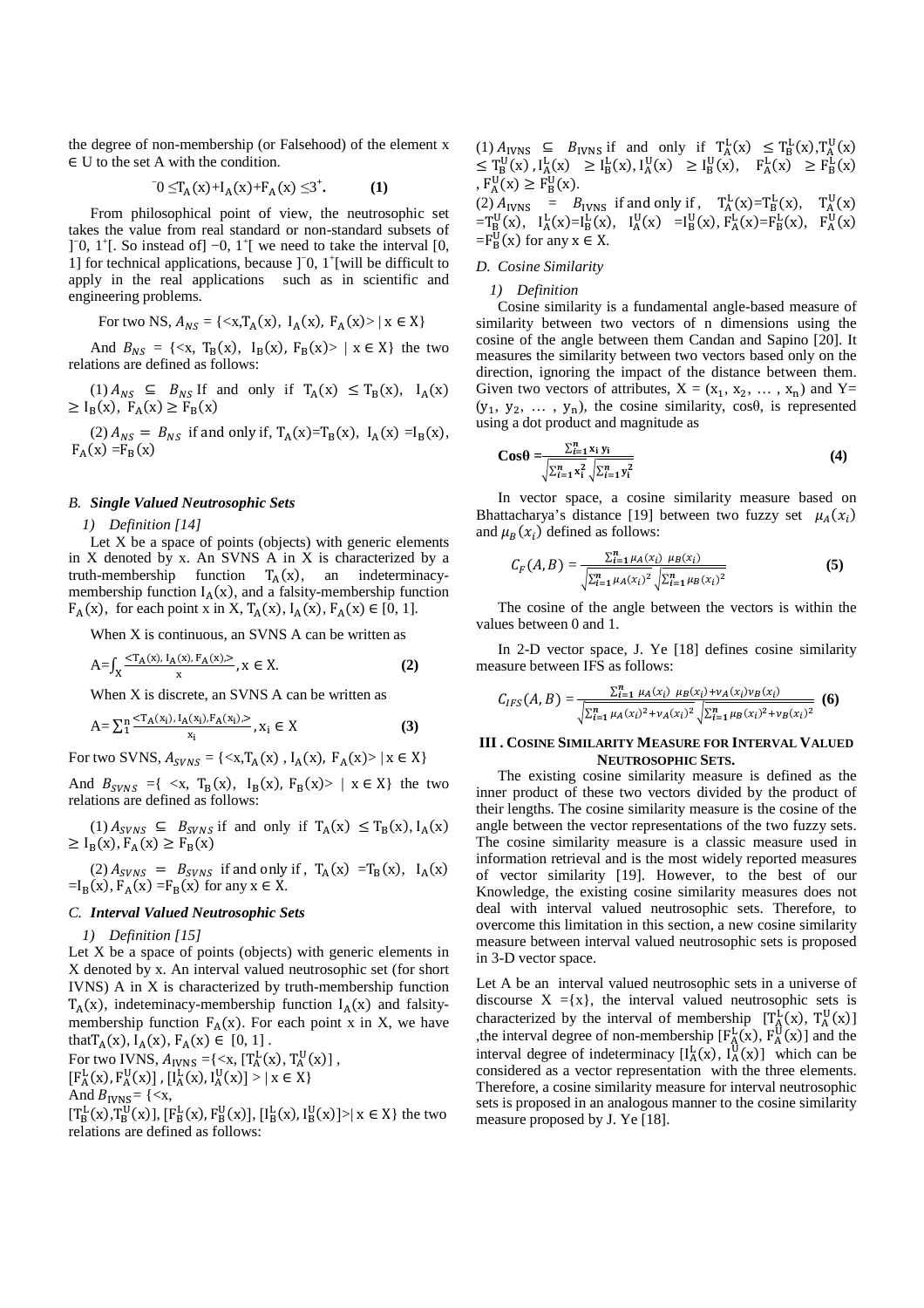## *E. Definition*

Assume that there are two interval neutrosophic sets A and B in X = { $x_1, x_2, ..., x_n$ } Based on the extension measure for fuzzy sets, a cosine similarity measure between interval valued neutrosophic sets A and B is proposed as follows

$$
C_N(A,B) = \frac{1}{n} \sum_{i=1}^n \frac{(T_A^L(x_i) + T_A^U(x_i)) (T_B^L(x_i) + T_B^U(x_i)) + (T_A^L(x_i) + T_A^U(x_i)) (T_B^L(x_i) + T_B^U(x_i)) + (F_A^L(x_i) + F_A^U(x_i)) (F_B^L(x_i) + F_B^U(x_i))}{\sqrt{(T_A^L(x_i) + T_A^U(x_i))^2 + (T_A^L(x_i) + T_A^U(x_i))^2 + (T_A^L(x_i) + T_A^U(x_i))^2 + (T_A^L(x_i) + T_A^U(x_i))^2 + (T_A^L(x_i) + T_A^U(x_i))^2 + (T_A^L(x_i) + T_A^U(x_i))^2 + (T_A^L(x_i) + T_A^U(x_i))^2 + (T_A^L(x_i) + T_A^U(x_i))^2 + (T_A^L(x_i) + T_A^U(x_i))^2 + (T_A^L(x_i) + T_A^U(x_i))^2 + (T_A^L(x_i) + T_A^U(x_i))^2 + (T_A^L(x_i) + T_A^U(x_i))^2 + (T_A^L(x_i) + T_A^U(x_i))^2 + (T_A^L(x_i) + T_A^U(x_i))^2 + (T_A^L(x_i) + T_A^U(x_i))^2 + (T_A^L(x_i) + T_A^U(x_i))^2 + (T_A^L(x_i) + T_A^U(x_i))^2 + (T_A^L(x_i) + T_A^U(x_i))^2 + (T_A^L(x_i) + T_A^U(x_i))^2 + (T_A^L(x_i) + T_A^U(x_i))^2 + (T_A^L(x_i) + T_A^U(x_i))^2 + (T_A^L(x_i) + T_A^U(x_i))^2 + (T_A^L(x_i) + T_A^U(x_i))^2 + (T_A^L(x_i) + T_A^U(x_i))^2 + (T_A^L(x_i) + T_A^U(x_i))^2 + (T_A^L(x_i) + T_A^U(x_i))^2 + (T_A^L(x_i) + T_A^U(x_i))^2 + (T_A^L(x_i) + T_A^U(x_i))^2 + (T_A^L(x_i) + T_A^U(x_i))^2 + (T_A^L(x_i) + T_A^U(x_i))^2 + (T_A^L(x_i) + T_A^U(x_i))^2 + (T_A^L(x_i) + T_A^U(x_i))^2 + (T_A^L(x_i) + T_A^U(x_i))^2 + (T_A^L(x_i) + T_A^U(x_i))^2 + (T_A^L(x_i) + T_A^U(x_i))^2 + (T_A^
$$

# *F. Proposition*

Let A and B be interval valued neutrosophic sets then

**i.**  $0 \le C_N(A, B) \le 1$ ii.  $C_N(A, B) = C_N(B, A)$ iii.  $C_N$  $C_N(A, B) = 1$  if A= B i.e  $T_A^L(x_i) = T_B^L(x_i), T_A^U(x_i) = T_B^U(x_i),$  $I_A^L(x_i) = I_B^L(x_i)$ ,  $I_A^U(x_i) = I_B^U(x_i)$  and  $F_A^L(x_i) = F_B^L(x_i)$ ,  $F_A^U(x_i) = F_B^U(x_i)$  for i=1,2,..., n **Proof : (i)** it is obvious that the proposition is true according to the cosine valued

**(ii**) it is obvious that the proposition is true.

(iii) when  $A = B$ , there are  $T_A^L(x_i) = T_B^L(x_i), T_A^U(x_i) = T_B^U(x_i),$  $I_A^L(x_i) = I_B^L(x_i)$ ,  $I_A^U(x_i) = I_B^U(x_i)$  and  $F_A^L(x_i) = F_B^L(x_i)$ ,  $F_A^U(x_i) = F_B^U(x_i)$  for i=1,2,..., n, So there is  $C_N(A, B) = 1$ If we consider the weights of each element  $x_i$ , a weighted

cosine similarity measure between IVNSs A and B is given as follows:

$$
C_{WN}(A,B) = \frac{1}{n} \sum_{i=1}^{n} w_i \frac{(T_A^L(x_i) + T_A^U(x_i)) (T_B^L(x_i) + T_B^U(x_i)) + (T_A^L(x_i) + T_A^U(x_i)) (T_B^L(x_i) + T_B^U(x_i)) + (T_A^L(x_i) + T_A^U(x_i)) (T_B^L(x_i) + T_B^U(x_i))}{(T_A^L(x_i) + T_A^U(x_i))^2 + (T_A^L(x_i) + T_A^U(x_i))^2 + (T_A^L(x_i) + T_A^U(x_i))^2} \frac{(B(x_i) + T_A^U(x_i)) (T_B^L(x_i) + T_A^U(x_i)) (T_B^L(x_i) + T_A^U(x_i))}{(T_A^L(x_i) + T_A^U(x_i))^2 + (T_A^L(x_i) + T_A^U(x_i))^2} \frac{(B(x_i) + T_A^U(x_i)) (T_B^L(x_i) + T_A^U(x_i))}{(T_A^L(x_i) + T_A^U(x_i))^2}
$$
(8)

Where  $w_i \in [0.1]$ ,  $i = 1, 2, ..., n$ , and  $\sum_{i=1}^{n} w_i = 1$ .

If we take  $w_i = \frac{1}{n}$  $\frac{1}{n}$ , i =1,2,...,n, then there is  $C_{WN}(A, B) =$  $C_N(A, B)$ .

The weighted cosine similarity measure between two IVNSs A and B also satisfies the following properties:

- **i.**  $0 \le C_{WN}(A, B) \le 1$
- ii.  $C_{WN}(A, B) = C_{WN}(B, A)$

iii.  $C_{W,N}(A, B) = 1$  if A= B i.e

 $T_A^L(x_i) = T_B^L(x_i), T_A^U(x_i) = T_B^U(x_i), I_A^L(x_i) =$ 

 $I_{B}^{L}(x_i)$ ,  $I_{A}^{U}(x_i) = I_{B}^{U}(x_i)$  and  $F_{A}^{L}(x_i) = F_{B}^{L}(x_i)$ ,  $F_{A}^{U}(x_i) =$  $F_B^U(x_i)$  for i=1,2,..., n

# *G. Proposition*

Let the distance measure of the angle as  $d(A,B)$ = arcos  $(\mathcal{C}_N(A, B))$  then it satisfies the following properties.

- **i.** d(A, B)  $\ge$  0, if  $0 \le C_s(A, B) \le 1$ <br>**ii.** d(A, B) = **arcos(1) = 0, if**  $C_w(A, B)$
- **ii.**  $d(A, B) = \arccos(1) = 0$ , if  $C_N(A, B) = 1$
- **iii.**  $d(A, B) = d(B, A)$  if  $C_N(A, B) = C_N(B, A)$
- **iv.**  $d(A, C) \leq d(A, B) + d(B, C)$  if  $A \subseteq B \subseteq C$  for any interval valued neutrosophic sets C.

**Proof :** obviously,  $d(A,B)$  satisfies the  $(i) - (iii)$ . In the following ,  $d(A,B)$  will be proved to satisfy the (iv).

For any  $C = \{x_i\}$ ,  $A \subseteq B \subseteq C$  since Eq (7) is the sum of terms. Let us consider the distance measure of the angle between vectors:

 $d_i(A(x_i), B(x_i)) = \arccos(\mathcal{C}_N(A(x_i), B(x_i))),$  $d_i(B(x_i), C(x_i)) = \arccos(\mathcal{C}_N(\mathcal{B}(x_i), \mathcal{C}(x_i)))$  and  $d_i(A(x_i), C(x_i)) = \arccos(\mathcal{C}_N(A(x_i), \mathcal{C}(x_i))),$  for i=1, 2, .., n, where

$$
C_N(A,B) = \frac{1}{n} \sum_{i=1}^n \frac{(T_A^L(x_i) + T_A^U(x_i)) (T_B^L(x_i) + T_B^U(x_i)) + (I_A^L(x_i) + I_A^U(x_i)) (I_B^L(x_i) + I_B^U(x_i)) + (F_A^L(x_i) + F_A^U(x_i)) (F_B^L(x_i) + F_B^U(x_i))}{\sqrt{(T_A^L(x_i) + T_A^U(x_i))^2 + (I_A^L(x_i) + I_A^U(x_i))^2 + (F_A^L(x_i) + F_A^U(x_i))^2} + (I_B^L(x_i) + I_B^U(x_i))^2 + (I_B^L(x_i) + I_B^U(x_i))^2 + (I_B^L(x_i) + I_B^U(x_i))^2} \tag{9}
$$

$$
C_{N}(B,C) = \frac{1}{n} \sum_{i=1}^{n} \frac{(T_{B}^{L}(x_{i}) + T_{B}^{U}(x_{i})) (T_{C}^{L}(x_{i}) + T_{C}^{U}(x_{i})) + (l_{B}^{L}(x_{i}) + l_{B}^{U}(x_{i})) (l_{C}^{L}(x_{i}) + I_{C}^{U}(x_{i})) + (F_{B}^{L}(x_{i}) + F_{B}^{U}(x_{i})) (F_{C}^{L}(x_{i}) + F_{C}^{U}(x_{i}))}{\sqrt{(T_{B}^{L}(x_{i}) + T_{B}^{U}(x_{i}))^{2} + (I_{B}^{L}(x_{i}) + I_{B}^{U}(x_{i}))^{2} + (F_{B}^{L}(x_{i}) + F_{B}^{U}(x_{i}))^{2}} \sqrt{(T_{C}^{L}(x_{i}) + T_{C}^{U}(x_{i}))^{2} + (I_{C}^{L}(x_{i}) + I_{C}^{U}(x_{i}))^{2} + (F_{C}^{L}(x_{i}) + F_{C}^{U}(x_{i}))^{2} + (F_{C}^{L}(x_{i}) + F_{C}^{U}(x_{i}))^{2} + (F_{C}^{L}(x_{i}) + F_{C}^{U}(x_{i}))^{2} + (F_{C}^{L}(x_{i}) + F_{C}^{U}(x_{i}))^{2} + (F_{C}^{L}(x_{i}) + F_{C}^{U}(x_{i})) (T_{C}^{L}(x_{i}) + T_{C}^{U}(x_{i})) + (I_{A}^{L}(x_{i}) + I_{A}^{U}(x_{i})) (I_{C}^{L}(x_{i}) + F_{A}^{U}(x_{i})) + (F_{A}^{L}(x_{i}) + F_{A}^{U}(x_{i})) (F_{C}^{L}(x_{i}) + F_{C}^{U}(x_{i}))^{2}
$$
\n(11)

## For three vectors

 $A(x_i) = \langle x_i, [T_A^L(x_i), T_A^U(x_i)], [I_A^L(x_i), I_A^U(x_i)], [F_A^L(x_i),$  $F_A^U(x_i)$ ] >  $B(x_i) = \langle x_i, [T_B^L(x_i), T_B^U(x_i)], [I_B^L(x_i), I_B^U(x_i)], [F_B^L(x_i),$  $F_B^U(x_i)] >$  $[F_c^L(x_i), F_c^U(x_i)] >$ , in a plane,

 $C(x_i) = \langle x_i, [T_C^L(x_i), T_C^U(x_i)], [I_C^L(x_i), I_C^U(x_i)]$ ,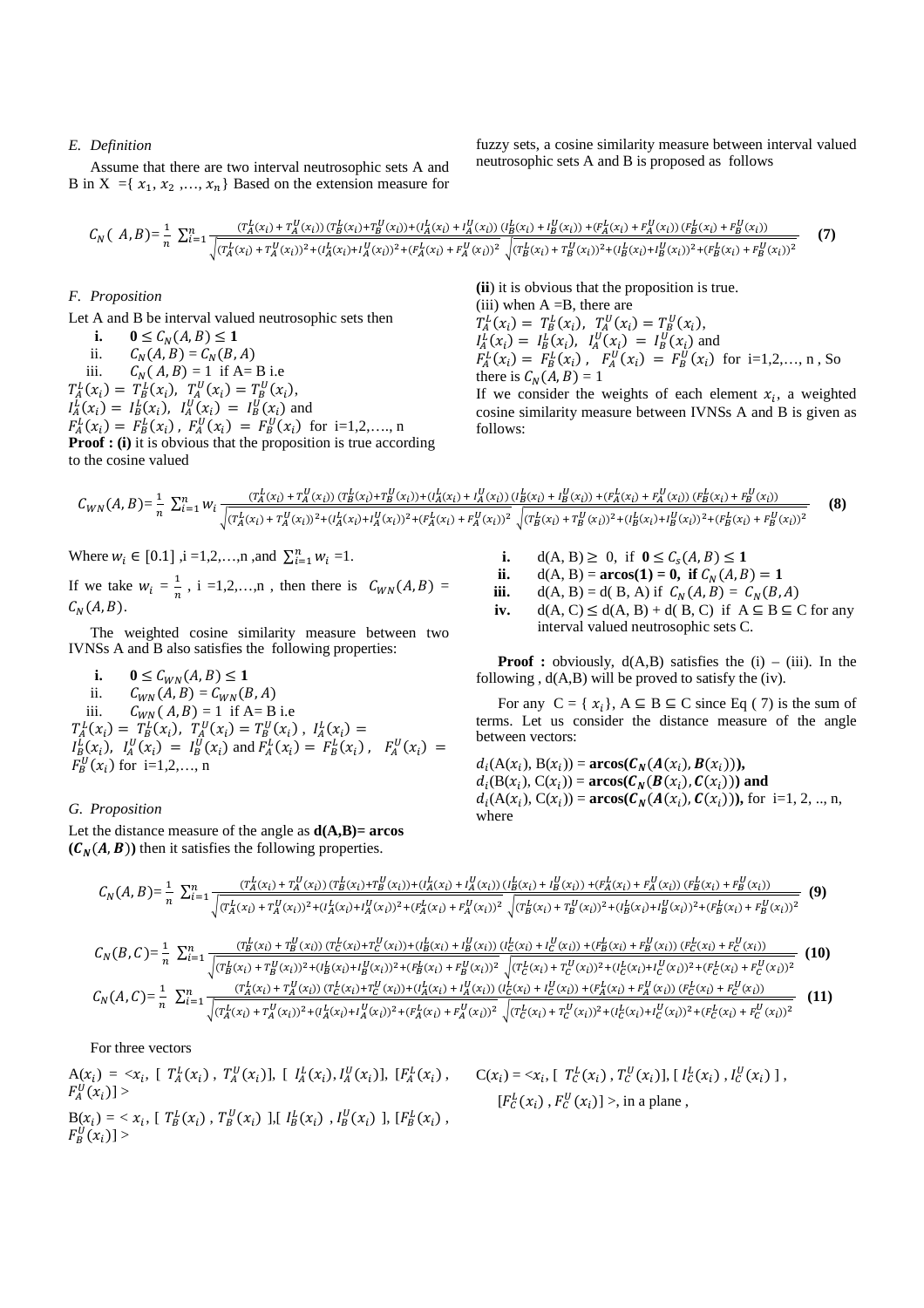If A  $(x_i) \subseteq B$   $(x_i) \subseteq C$   $(x_i)$   $(I = 1, 2, \ldots, n)$ , then it is obvious that  $d(A(x_i), C(x_i)) \le d(A(x_i), B(x_i)) + d(B(x_i), C(x_i)),$ According to the triangle inequality. Combining the inequality with Eq (7), we can obtain  $d(A, C) \le d(A, B) + d(B, C)$ 

Thus, d(A,B) satisfies the property (iv). So we have finished the proof.

# **IV. COMPARISON OF NEW SIMILARITY MEASURE WITH THE EXISTING MEASURES.**

 Let A and B be two interval neutrosophic set in the universe of discourse  $X = \{x_1, x_2, x_n\}$ . For the cosine similarity and the existing similarity measures of interval valued neutrosophic sets introduced in [5, 21], they are listed as follows:

# **Pinaki's similarity I** [21]

$$
S_{PI} = \frac{\sum_{i=1}^{n} \{ \min\{T_A(x_i), T_B(x_i)\} + \min\{I_A(x_i), I_B(x_i)\} + \min\{F_A(x_i), F_B(x_i)\} \}}{\sum_{i=1}^{n} \{ \max\{T_A(x_i), T_B(x_i)\} + \max\{I_A(x_i), I_B(x_i)\} + \max\{F_A(x_i), F_B(x_i)\} \}} \quad (12)
$$

Also ,P. Majumdar [21] proposed weighted similarity measure for neutrosophic set as follows:

$$
S_{\rm PII} = \frac{\sum_{i=1}^{n} w_i (T_A(x_i) \cdot T_B(x_i) + (I_A(x_i) \cdot I_B(x_i) + (F_A(x_i) \cdot F_B(x_i)) \cdot T_B(x_i))}{\max(w_i \sqrt{T_A(x_i)^2 + I_A(x_i)^2 + F_A(x_i)^2}, w_i \sqrt{T_B(x_i)^2 + I_B(x_i)^2 + F_B(x_i)^2}))}
$$
(13)

Where, S<sub>PI</sub>, S<sub>PII</sub> denotes Pinaki's similarity I and Pinaki's similarity II

**Ye's similarity [5]** is defined as the following:

 $S_{ye}(A, B) = 1 - \frac{1}{6} \sum_{i=1}^{n} w_i \left[ \left| \inf T_A(x_i) - \inf T_B(x_i) \right| + \right]$  $|\sup T_A(x_i) - \sup T_B(x_i)| + |\inf A(x_i) - \inf B_B(x_i)| +$  $|\sup I_A(x_i) - \sup I_B(x_i)| + |\inf F_A(x_i) - \inf F_B(x_i)| +$  $|\text{supF}_A(x_i) - \text{supF}_B(x_i)|$  $[14]$ 

**Example 1:** 

Let A = { $\langle x, (0.2, 0.2, 0.3) \rangle$ } and B = { $\langle x, (0.5, 0.2, 0.5) \rangle$ }

Pinaki similarity I =  $0.58$ 

Pinaki similarity II (with  $w_i = 1$ ) = 0.29

Ye similarity (with  $w_i = 1$ ) = 0.83

Cosine similarity  $C_N(A, B) = 0.95$ 

#### **Example 2:**

Let A= {<x, ([0.2, 0.3], [0.5, 0.6] ,[ 0.3, 0.5])>} and B{<x,  $([0.5, 0.6], [0.3, 0.6], [0.5, 0.6]) \rangle$ 

Pinaki similarty  $I = NA$ 

Pinaki similarty II(With  $w_i = 1$ ) = NA

Ye similarity (with  $w_i = 1$ ) =0.81

Cosine similarity  $C_N(A, B) = 0.92$ 

On the basis of computational study. J.Ye [5] have shown that their measure is more effective and reasonable .A similar kind of study with the help of the proposed new measure based on the cosine similarity, has been done and it is found that the obtained results are more refined and accurate. It may be

observed from the example 1 and 2 that the values of similarity measures are more closer to 1 with  $C_N(A, B)$ , the proposed similarity measure. This implies that we may be more deterministic for correct diagnosis and proper treatment.

# **V. APPLICATION OF COSINE SIMILARITY MEASURE FOR INTERVAL VALUED NEUTROSOPHIC NUMBERS TO PATTERN RECOGNITION**

In order to demonstrate the application of the proposed cosine similarity measure for interval valued neutrosophic numbers to pattern recognition, we discuss the medical diagnosis problem as follows:

For example the patient reported temperature claiming that the patient has temperature between 0.5 and 0.7 severity /certainty, some how it is between 0.2 and 0.4 indeterminable if temperature is cause or the effect of his current disease. And it between 0.1 and 0.2 sure that temperature has no relation with his main disease. This piece of information about one patient and one symptom may be written as:

(patient, Temperature) =  $\langle$ [0.5, 0.7], [0.2, 0.4], [0.1, 0.2] > (patient, Headache) = < [0.2, 0.3], [0.3, 0.5], [0.3, 0.6] >  $(\text{patient}, \text{Cough}) = \langle [0.4, 0.5], [0.6, 0.7], [0.3, 0.4] \rangle$ Then,  $P = \{ \langle x_1, [0.5, 0.7], [0.2, 0.4], [0.1, 0.2] \rangle, \langle x_2, [0.2, 0.4], \langle x_1, [0.4, 0.4] \rangle \}$ 0.3], [0.3, 0.5], [0.3, 0.6] >  $\langle x_3, [0.4, 0.5], [0.6, 0.7], [0.3, 0.7]$  $0.41 >$ 

And each diagnosis  $A_i$  (i=1, 2, 3) can also be represented by interval valued neutrosophic numbers with respect to all the symptoms as follows:

 $A_1 = \{ \langle x_1, [0.5, 0.6], [0.2, 0.3], [0.4, 0.5] \rangle, \langle x_2, [0.2, 0.6], \rangle \}$  $[0.3, 0.4], [0.6, 0.7]>, \langle x_3, [0.1, 0.2], [0.3, 0.6], [0.7, 0.8] \rangle\}$ 

 $A_2$ = {<  $x_1$ , [0.4, 0.5], [0.3, 0.4], [0.5, 0.6] >, <  $x_2$ , [0.3, 0.5],  $[0.4, 0.6], [0.2, 0.4] > \langle x_3, [0.3, 0.6], [0.1, 0.2], [0.5, 0.6] > \rangle$ 

 $A_3 = \{ < x_1, [0.6, 0.8], [0.4, 0.5], [0.3, 0.4]>, < x_2, [0.3, 0.7],$ [0.2, 0.3], [0.4, 0.7]>,  $\langle x_3, [0.3, 0.5]$ , [0.4, 0.7], [0.2, 0.6]>}

Our aim is to classify the pattern  $P$  in one of the classes  $A_1$ ,  $A_2, A_3$ . According to the recognition principle of maximum degree of similarity measure between interval valued neutrosophic numbers, the process of diagnosis  $A_k$  to patient P is derived according to

$$
k = arg Max\{ C_N(A_i, P))\}
$$

from the previous formula (7) , we can compute the cosine similarity between  $A_i$  (i=1, 2, 3) and P as follows;

$$
C_N(A_1, P)=0.8988
$$
,  $C_N(A_2, P)=0.8560$ ,  $C_N(A_3, P)=0.9654$ 

Then, we can assign the patient to diagnosis  $A_3$  (Typoid) according to recognition of principal.

#### **VI. Conclusions.**

In this paper a cosine similarity measure between two and weighted interval valued neutrosophic sets is proposed. The results of the proposed similarity measure and existing similarity measure are compared. Finally, the proposed cosine similarity measure is applied to pattern recognition.